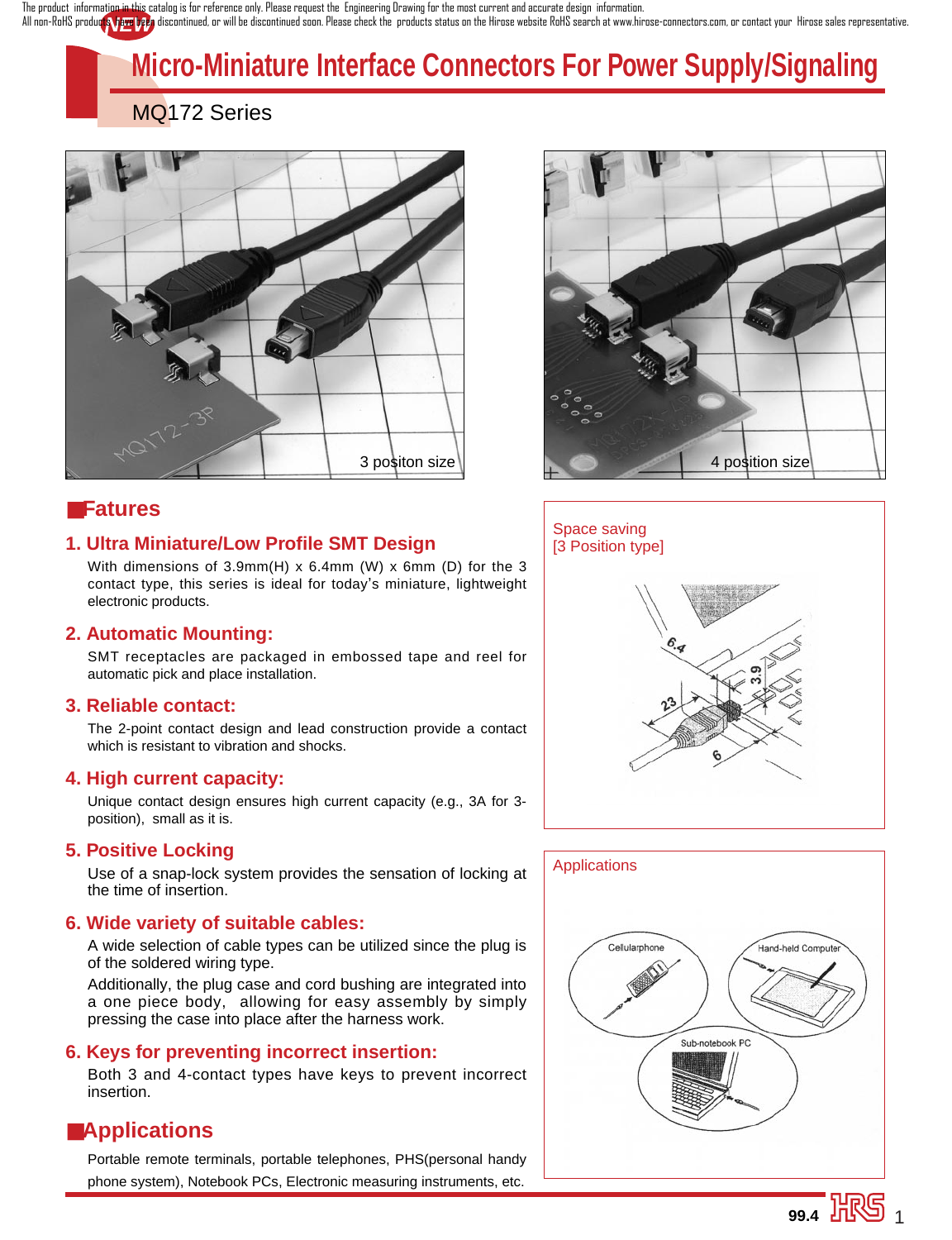# ■**Product Specifications**

|                | Rated Current: 3A (Note.1)    | Applicable Temperature Range: |
|----------------|-------------------------------|-------------------------------|
| <b>RATINGS</b> | Rated Voltage: DC 30V or less | -30℃ - +75℃                   |
|                | AC 40V or less                |                               |

| <b>DESCRIPTION</b>                                                                         | <b>SPECIFICATIONS</b>                                                                                                            |                                                                                                                                                                                          | <b>REQUIREMENTS</b>                                                                   |  |  |
|--------------------------------------------------------------------------------------------|----------------------------------------------------------------------------------------------------------------------------------|------------------------------------------------------------------------------------------------------------------------------------------------------------------------------------------|---------------------------------------------------------------------------------------|--|--|
| 1. Insulation resistance<br>2. Voltage resistance<br>3. Contact resistance<br>4. Vibration | 1000 $M\Omega$ or more<br>No flashover/dielectric Breakdown<br>$30 \text{m}\Omega$ or less<br>No instantaneous electric          | Should be measured at DC 100V.<br>Should be powered at AC 250V for 1 minute.<br>Measured at 10mA.                                                                                        |                                                                                       |  |  |
| resistance<br>5. Humidity<br>resistance                                                    | Disconnection of 1 usec or more<br>Contact resistance: $50 \text{m}\Omega$ or less<br>Insulation resistance: $10M\Omega$ or more | 10~55Hz, one-sided amplitude 0.75mm, 3<br>directions for 2 hours, respectively<br>Leave under the condition of $40\pm2\degree$ in temperature<br>and of 90-95% in humidity for 96 hours. |                                                                                       |  |  |
| 6. Temperature cycle                                                                       | Contact resistance: $50 \text{m}\Omega$ or less<br>Insulation resistance: $1000M\Omega$ or more                                  | <del>(-55℃: 30 minutes→15-35℃:max. 5 minutes→85℃:</del><br>30 minutes $\rightarrow$ 15-35 $\degree$ C:max. 5 minutes) 5 cycles                                                           |                                                                                       |  |  |
| 7. Plugging/ unplugging life                                                               | Contact resistance: $50 \text{m}\Omega$ or less                                                                                  | 5,000 times                                                                                                                                                                              |                                                                                       |  |  |
| 8. Heat resistance of<br>soldering                                                         | No fusion of resin section affecting performance                                                                                 | SMT type<br>manual soldering<br>(receptacle and<br>plug)                                                                                                                                 | reflow: at recommended temp. profile<br>Temperature of soldering iron:<br>350°C3 sec. |  |  |

(Note.1) For 4-contact type, rated current is 2A, or 3A for optional 2 terminals and 0.5A for other 2 terminals.

(Note.2) Above-stated specifications are typical of this series. For respective formal contract, please refer to "Delivery Specifications".

# ■**Material Quality**

2 沢5

| Parts                      | <b>Material</b> | Processing                           | <b>Remarks</b> |
|----------------------------|-----------------|--------------------------------------|----------------|
| <b>Dielectric</b>          | Synthetic resin | Black color                          | <b>UL94V-0</b> |
| Terminal                   | Phosphor        | Engagement areaGold plating of 0.2µm |                |
|                            | bronze          | Lead sectionSolder-plating           |                |
| Cover case(plug)           | Synthetic resin | Black color                          | <b>UL94V-0</b> |
| Metal fittings(receptacle) | Stainless steel |                                      |                |
| Lock case(plug)            | Stainless steel |                                      |                |

# ■**Product Number Configuration**

This is available for you to determine the product specifications from its format.

When ordering, please select any one among all formats shown in page 3-4 of this catalog.



|     | Series name: MQ172                                 |  |  |
|-----|----------------------------------------------------|--|--|
|     | Series configuration symbol: noneunshielded type   |  |  |
|     | X shielded type                                    |  |  |
| 3   | Number of contacts: 3, 4                           |  |  |
|     | Connector type: P receptacle                       |  |  |
|     | Splug                                              |  |  |
| 15) | Key type symbol: A (only for A type)               |  |  |
|     | Packing type: nonetray-based packing               |  |  |
|     | (11)embossed tape packing                          |  |  |
|     | Cover case type: CVstandard product (color: black) |  |  |
|     |                                                    |  |  |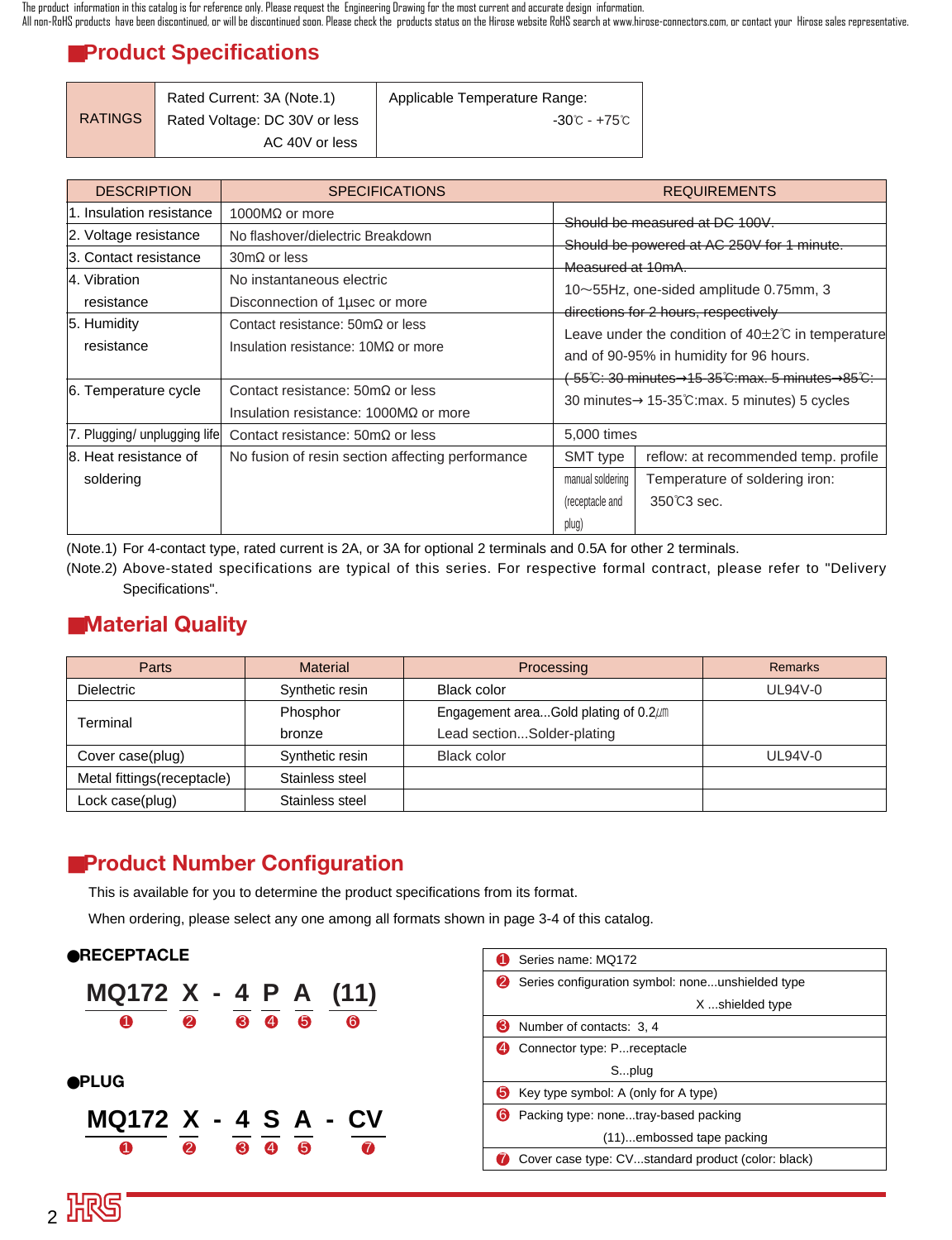The product information in this catalog is for reference only. Please request the Engineering Drawing for the most current and accurate design information.

All non-RoHS products have been discontinued, or will be discontinued soon. Please check the products status on the Hirose website RoHS search at www.hirose-connectors.com, or contact your Hirose sales representative.

# ■**Plugs** ●**3-Position type**

# 

| Parts No.    | HRS No.      |
|--------------|--------------|
| MQ172-3SA-CV | CL206-0951-7 |

# ●**4-Position type**



| Parts No.     | HRS No.      |  |
|---------------|--------------|--|
| MQ172X-4SA-CV | CL206-2001-9 |  |















636







| Tool name '                                                                          | Parts No.      | HRS No.      | Parts name of adaptive plugs | Adaptive cable               |
|--------------------------------------------------------------------------------------|----------------|--------------|------------------------------|------------------------------|
| Cable caulking jig                                                                   | MQ172-3S/CK-MP | CL902-2069-4 | MQ172-3SA-CV                 | Outside diameter: $\phi$ 3.5 |
|                                                                                      | MQ172-4S/CK-MP | CL902-2070-3 | MQ172X-4SA-CV                | AWG#24-#32                   |
| $\overline{a}$ , and the state of the state of the state of the state $\overline{a}$ |                |              |                              |                              |

(Note.) As the crimp height after crimping depends on cable type, please consult factory about your designated cable.

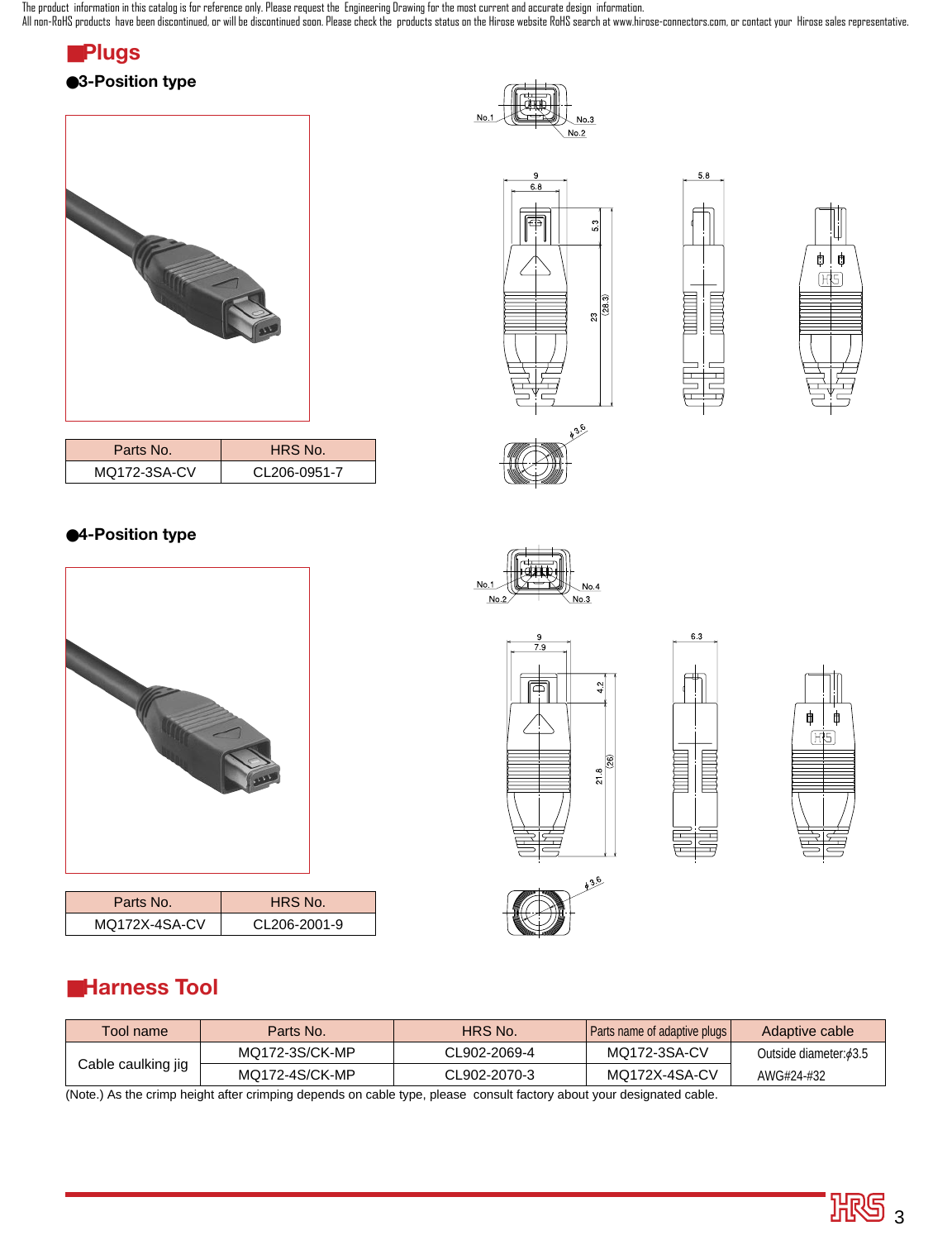# ■**Receptacles**

### ●**3-Position type**



4 服5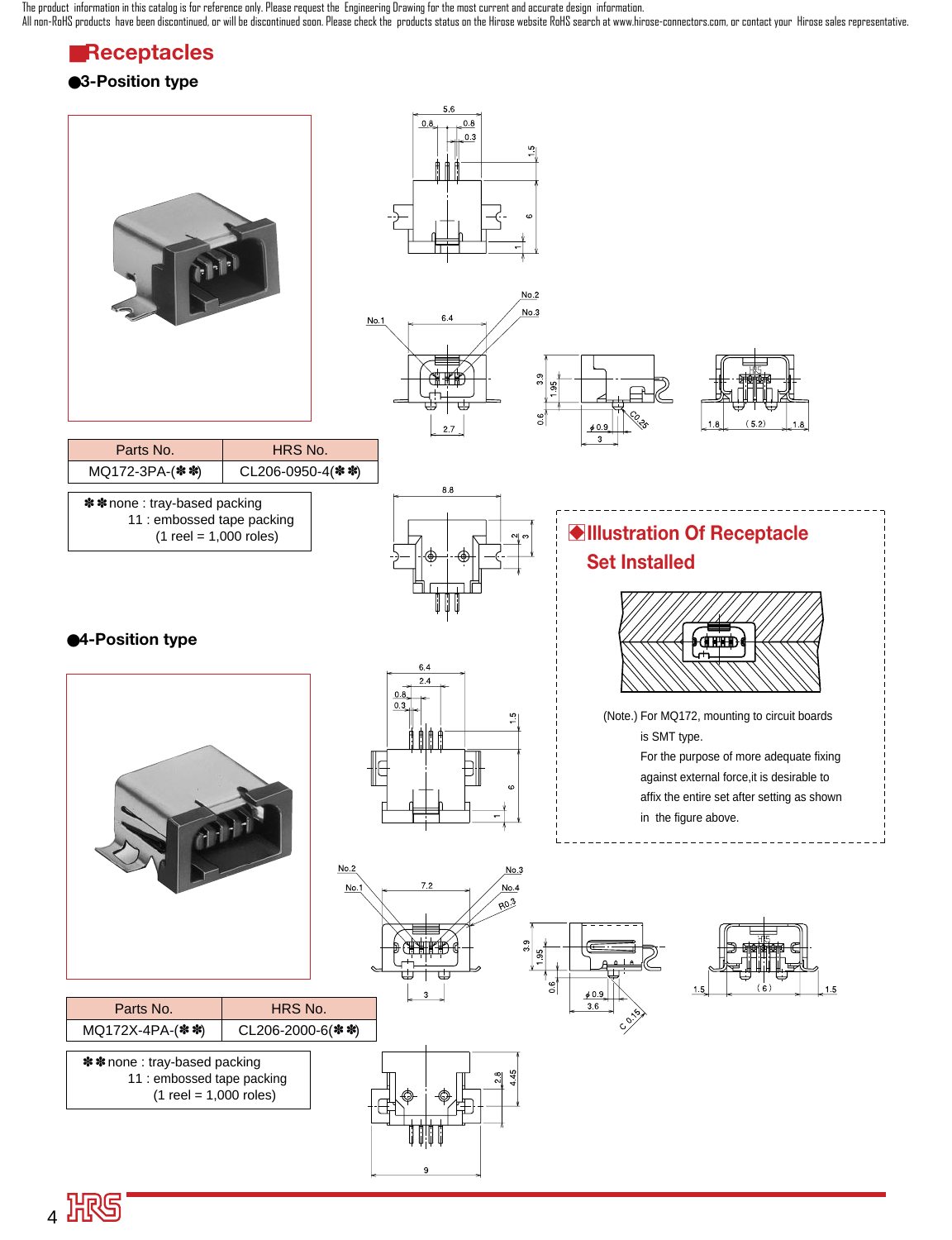# B**Recommended Land Pattern Dimensions Diagram**

### ●**3-Position type**



●**4-Position type**



Note.) Mounting of this product to circuit boards is the SMT type.

To provide more adequate fixing, use of adhesive for board-installed area is recommended.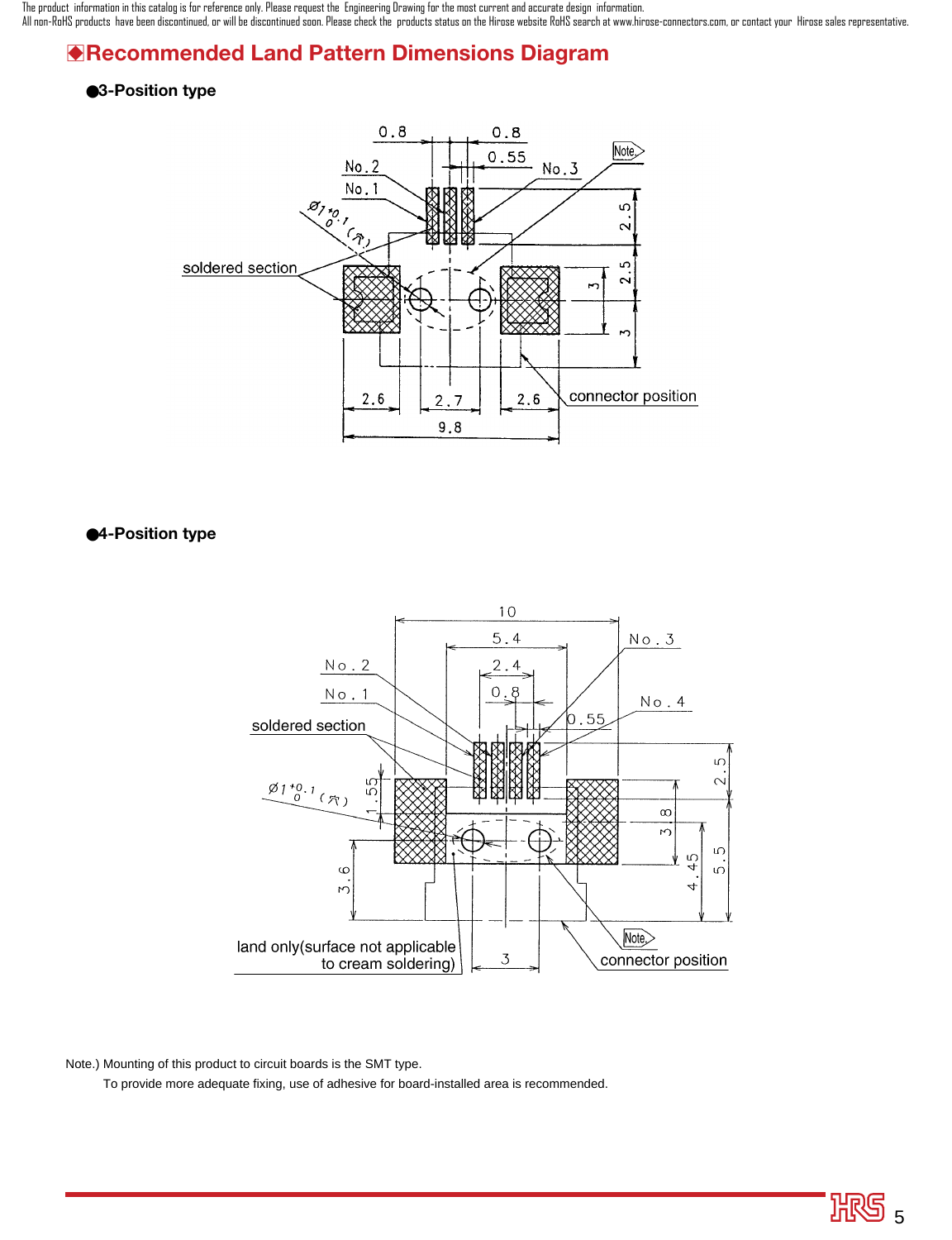# B**Embossed Tape Carrier Dimensions Diagam(JIS-C-0806 dependent)**

### ●**Carrier Dimensions Diagram**



(Note.) The figure above provides the case of a 3 contact type, dimensions shown in such figure are the same as those of a 4 contact type.

●**Reel Status Diagram**